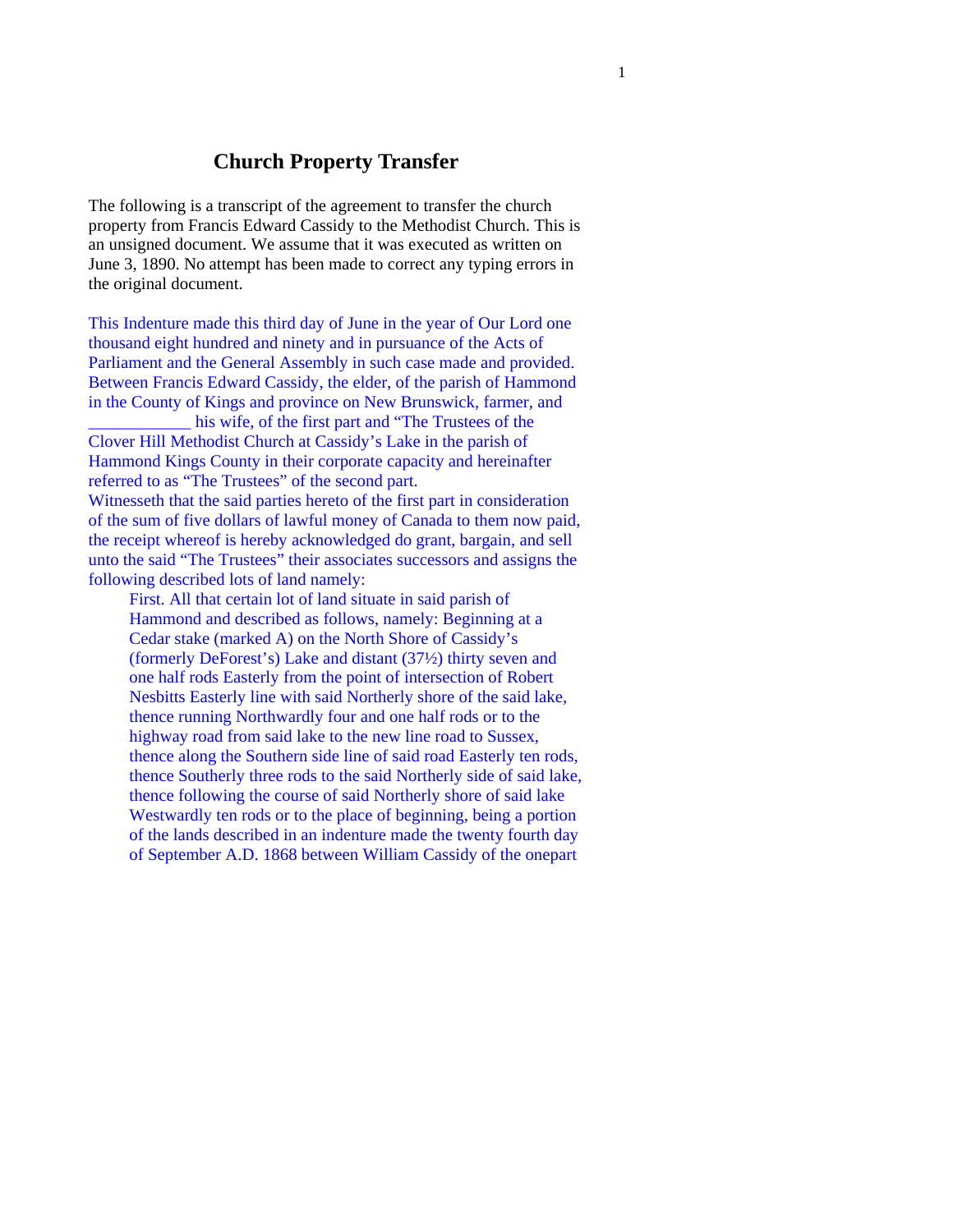and said Francis Edward Cassidy of the other part and registered in Book H No. 3, pages 19 and 20 of Records of Deeds for Kings County.

And secondly, All that other lot of land situate in said parish of Hammond and bounded as follows, namely: Beginning at a blazed Yellow Birch tree standing among stones on the Eastern bank of a brook running into Cassidy's (formerly DeForest's) lake and distant Easterly from Robert Nesbitt's East line twenty two and one half rods and from the highway from said lake to the New Line Road to Sussex following the courses of the road hereinafter referred to eighty seven and one half rods, thence Easterly three rods, to a stake, thence Southerly five rods to a stake, thence Westerly three rods to a bunch of spruce trees, thence Northerly five rods to a place of beginning to be used as a burying ground together with full and free right and liberty of way and passage for the said The Trustees their successors and assigns, their tenants, servants and others authorized by them with or without horses, carts and carriages of all descriptions over and along a piece of road leading from the said highway past the dwelling house of said Francis Edward Cassidy to said last above described lot and having a width of ten feet throughout.

Together also with all the estate right title interest dower and right of dower reversion and reversions remainder and remainders rents issues and profits property claim and demand whatsoever both at Law in Equity of the said parties hereto of the first part of in and to the same with the appurtenances.

TO HAVE AND TO HOLD the said hereditaments and premises hereby granted or expressed and intended so to be unto the said "The Trustees" in their corporate capacity, their associates and successors forever, upon trust, to hold, use, occupy and enjoy the same for the use and benefit of The Methodist Church at Cassidy's Lake in the parish of Hammond, Kings County aforesaid according to the rules usages doctrines and discipline of "The Methodist Church" and the trusts directions and provisions contained inan Act of Parliament of Canada, Chapter 106 and an Act of the General Assembly of this Province, Chapter 22 severally passed in the forty-seventh year of the reign of